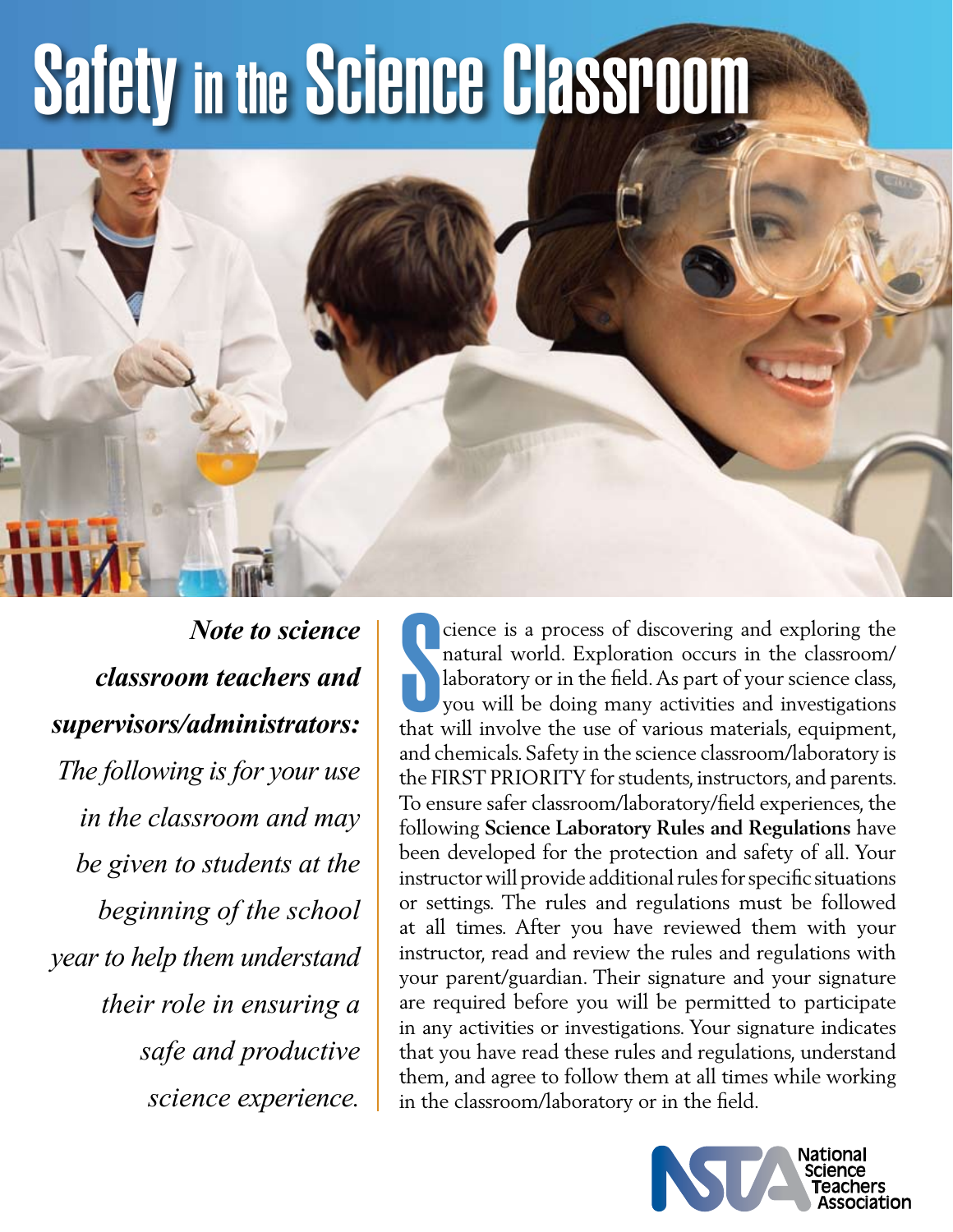## **Standards of Student Conduct in the Laboratory and in the Field**

- 1. Conduct yourself in a responsible manner at all times in the laboratory. Frivolous activities, mischievous behavior, throwing items, and conducting pranks are prohibited.
- 2. Lab and safety information and procedures must be read ahead of time. All verbal and written instructions shall be followed in carrying out the activity or investigation.
- 3. Eating, drinking, gum chewing, applying cosmetics, manipulating contact lenses, and other unsafe activities are not permitted in the laboratory.
- 4. Working in the laboratory without the instructor present is prohibited.
- 5. Unauthorized activities or investigations are prohibited. Unsupervised work is not permitted.
- 6. Entering preparation or chemical storage areas is prohibited at all times.
- 7. Removing chemicals or equipment from the laboratory is prohibited unless authorized by the instructor.

## **Personal Safety**

- 8. ANSI Z87.1 approved chemical splash goggles or safety glasses, as appropriate or directed by your instructor, shall be worn at all times in the laboratory or field, including pre-laboratory work and clean-up, unless the instructor specifically states that the activity does not require the use of chemical splash goggles or safety glasses.
- 9. When an activity requires the use of laboratory aprons, the apron shall be appropriate to the size of the student and the hazard associated with the activity or investigation. The apron shall remain tied throughout the activity or investigation.
- 10.All accidents, chemical spills, and injuries must be reported immediately to the instructor, no matter how trivial they may seem at the time. Follow your instructor's directions for immediate treatment.
- 11.Dress appropriately for laboratory work by protecting your body with clothing and shoes. This means that you should use hair ties to tie back long hair and tuck into the collar. Do not wear loose or baggy clothing or dangling jewelry on laboratory days. Acrylic nails are also a safety hazard near heat sources and should not be used. Sandals or open-toed shoes are not to be worn during any lab activities. Refer to prelab instructions. If in doubt, ask!
- 12.Know the location of all safety equipment in the room. This includes eye wash stations, the deluge shower, fire extinguishers, the fume hood, and the safety blanket. Know the location of emergency master electric and gas shut offs and exits.
- 13.Certain classrooms may have living organisms including plants in aquaria or other containers. Students must not handle organisms without specific instructor authorization. Wash your hands with soap and water after handling organisms and plants.
- 14.When an activity or investigation requires the use of laboratory gloves for hand protection, the gloves shall be appropriate for the hazard and worn throughout the activity.

NTA National Science Teachers Association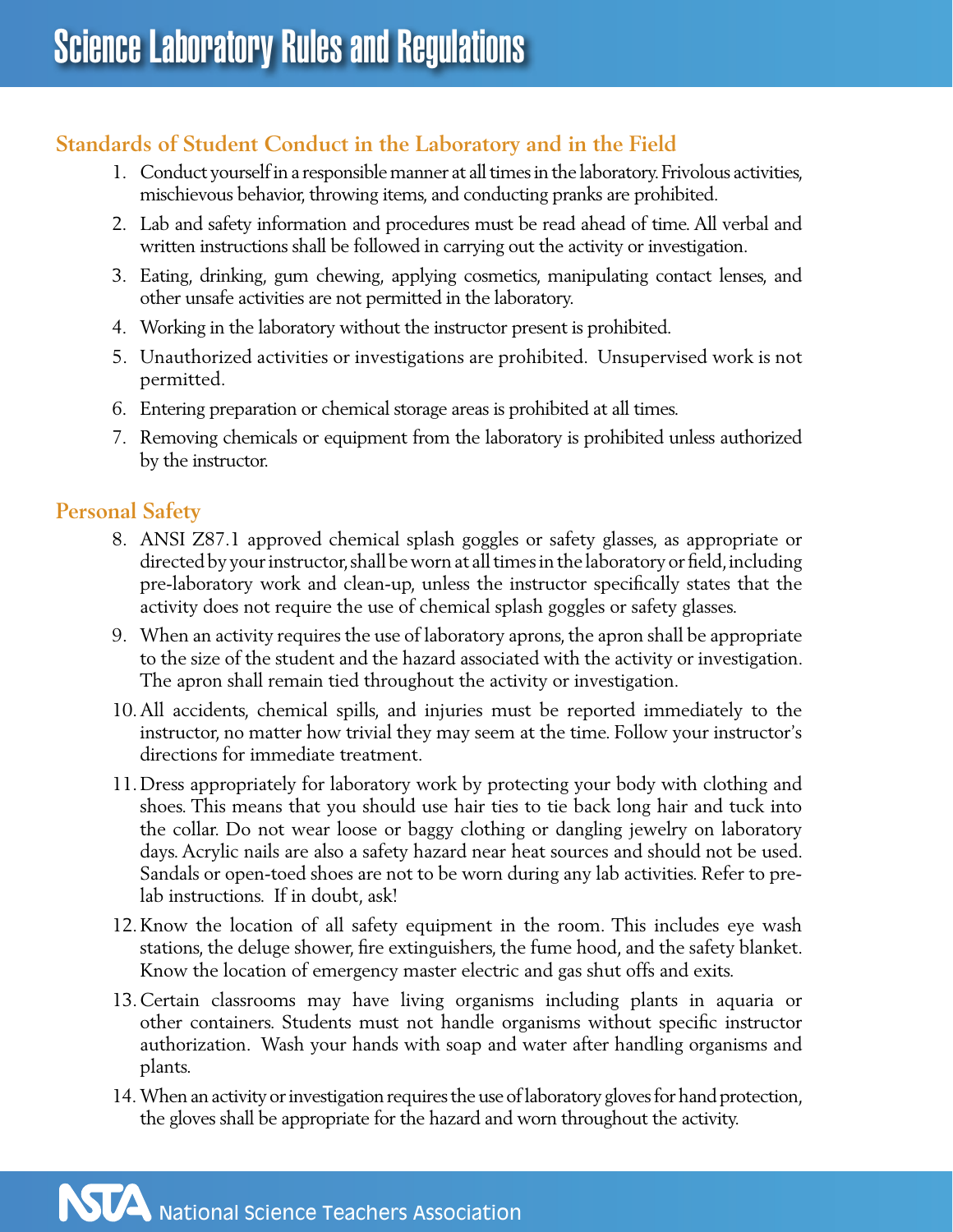#### **Specific Safety Precautions Involving Chemicals and Lab Equipment**

- 15. Avoid inhaling in fumes that may be generated during an activity or investigation.
- 16. Never fill pipettes by mouth suction. Always use the suction bulbs or pumps.
- 17. Do not force glass tubing into rubber stoppers. Use glycerin as a lubricant and hold the tubing with a towel as you ease the glass into the stopper.
- 18. Proper procedures shall be followed when using any heating or flame producing device especially gas burners. Never leave a flame unattended.
- 19. Remember that hot glass looks the same as cold glass. After heating, glass remains hot for a very long time. Determine if an object is hot by placing your hand close to the object but do not touch it.
- 20. Should a fire drill or other evacuation emergency occur during an investigation or activity, make sure you turn off all gas burners and electrical equipment and exit the room as directed.
- 21. Always read the reagent bottle labels twice before you use the reagent. Be certain the chemical you use is the correct one.
- 22. Replace the top on any reagent bottle as soon as you have finished using it and return the reagent to the designated location.
- 23. Do not return unused chemicals to the reagent container. Follow the instructor's directions for the storage or disposal of these materials.

#### **Standards For Maintaining a Safer Laboratory Environment**

- 24. Backpacks and books are to remain in an area designated by the instructor and shall not be brought into the laboratory area.
- 25. Never sit on laboratory tables.
- 26. Work areas should be kept clean and neat at all times. Work surfaces are to be cleaned at the end of each laboratory or activity.
- 27. Solid chemicals, metals, matches, filter papers, broken glass, and other materials designated by the instructor are to be deposited in the proper waste containers, not in the sink. Follow your instructor's directions for disposal of waste.
- 28. Sinks are to be used for the disposal of water and those solutions designated by the instructor. Other solutions must be placed in the designated waste disposal containers.
- 29. Glassware is to be washed with hot, soapy water and scrubbed with the appropriate type and sized brush, rinsed, dried, and returned to its original location.
- 30. Goggles are to be worn during the activity or investigation, clean up, and through hand washing.

National Science Teachers Association